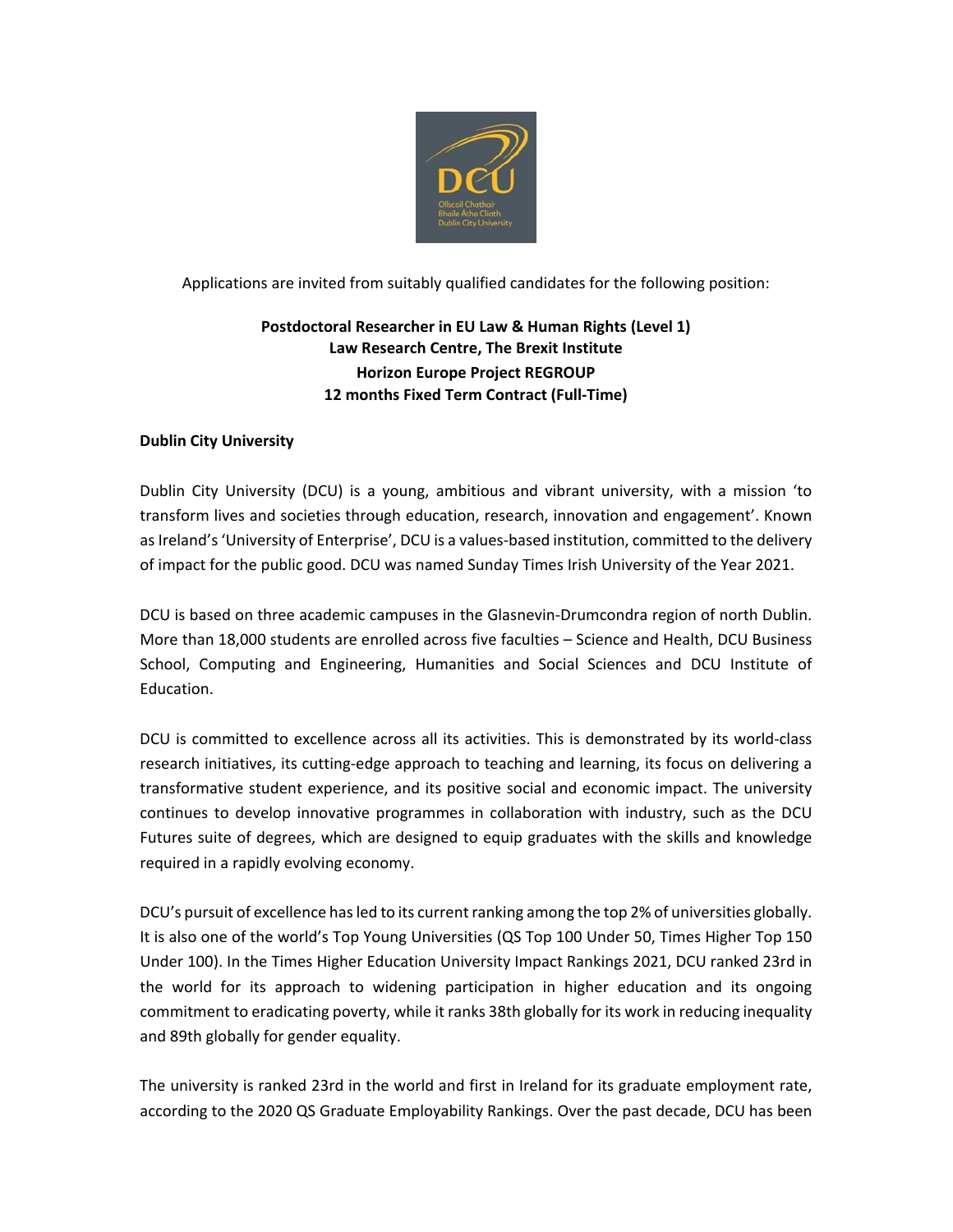the leading Irish university in the area of technology transfer, as reflected by licensing of intellectual property.

As part of this role the researcher will be required to participate in the DCU Research Career Framework. This framework is designed to provide significant professional development opportunities to Researchers and offer the best opportunities in terms of a wider career path.

#### **The Brexit Institute**

The Brexit Institute [\(http://dcubrexitinstitute.eu/\)](http://dcubrexitinstitute.eu/) is a research and policy centre established at DCU in Summer 2017. The Institute is led by Prof. Federico Fabbrini, and has a team of full-time international researchers and affiliates staff from across the University working on both EU affairs generally and Brexit related issues specifically. The Brexit Institute organizes academic events and policy workshops, produces scientific publication and policy contributions and engages broadly with public and private bodies on a topic of great societal relevance. The Brexit Institute also runs a number of international projects, including the Jean Monnet Network BRIDGE (2019-2022) and the Jean Monnet Centre of Excellence REBUILD (2022-2025), both focusing on the future of European integration and funded under the Erasmus+ programme of the EU. Moreover, the Institute is part of the Horizon Europe project REGROUP (2022-2025), which is a consortium led by the University of Groningen focusing on the resilience of the EU beyond the Covid-19 pandemic: specifically, DCU leads the REGROUP Work-package (WP) on Legal & Constitutional Issues.

#### **Background & Role**

DCU intends to appoint a full-time Postdoctoral Researcher with expertise in the field of EU law and human rights, to work specifically in the framework of the Horizon Europe REGROUP project and produce research on the impact of Covid-19 on human rights and the rule of law. The selected candidate will work under the leadership and direction of Federico Fabbrini (Full Professor of European Law), and work and contribute to the development of the DCU Brexit Institute and its activities. It is envisaged that this appointment will commence in October 2022. The contract will be for a fixed-term 12-month period.

## **Principal Duties and Responsibilities**

Please refer to the job description for a list of duties and responsibilities associated with this role.

## **Minimum Criteria**

Applicants must have a PhD in Law, with specific expertise on human rights, and a minimum of 1 year's relevant postdoctoral research experience. The successful candidate should be capable of working in a team and contributing to developing the research and policy agenda of the Centre.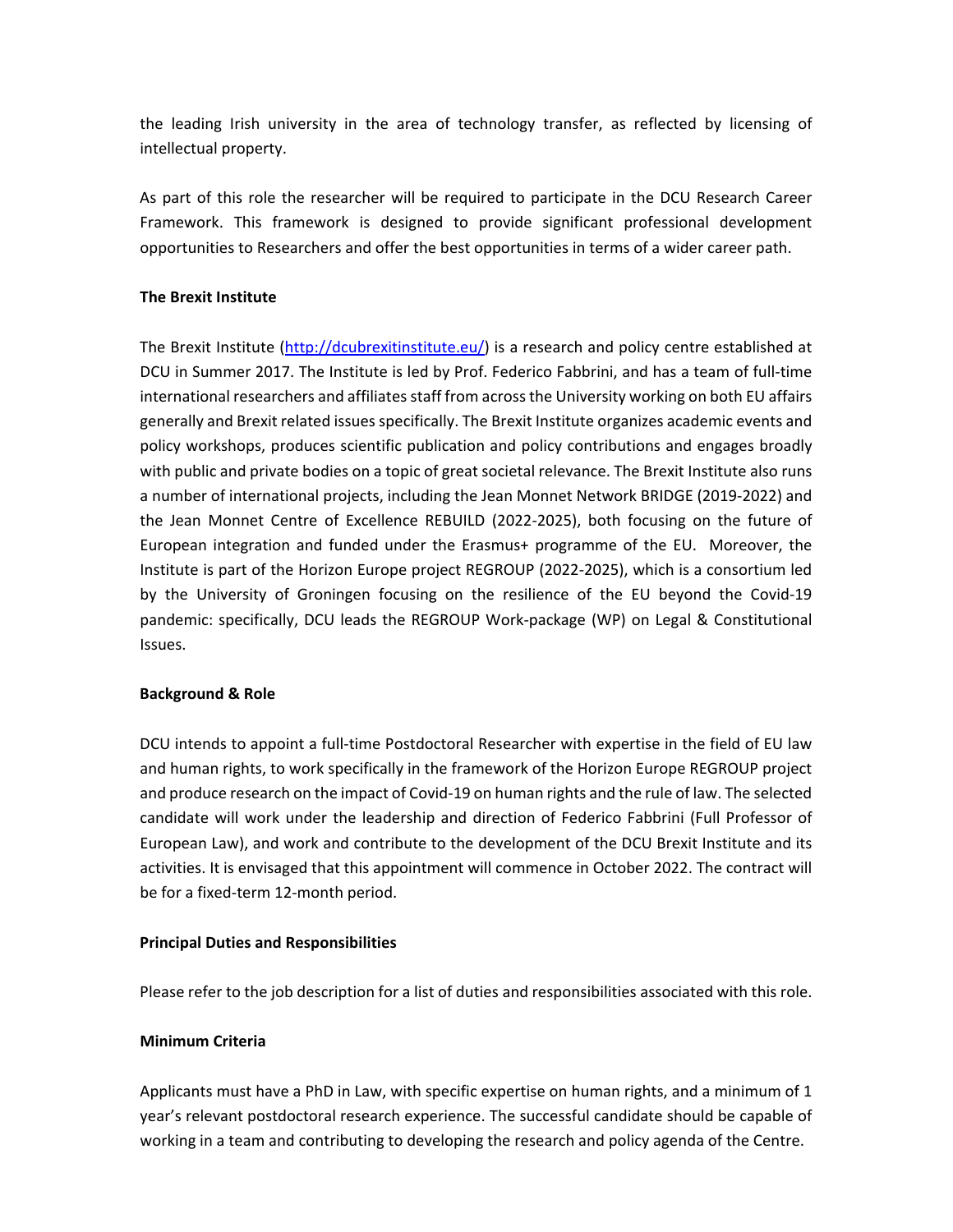In addition, it is desirable that the candidate has:

- Prior research experience on Covid-19;
- Experience working with multidisciplinary and non-academic stakeholders in European projects;
- Excellent communication and organisational skills;
- Experience of grant writing.

## **Candidates will be assessed on the following competencies:**

**Discipline knowledge and Research skills** – Demonstrates knowledge of a research discipline and the ability to conduct a specific programme of research within that discipline

**Understanding the Research Environment** – Demonstrates an awareness of the research environment (for example funding bodies) and the ability to contribute to grant applications

**Communicating Research** – Demonstrates the ability to communicate their research with their peers and the wider research community (for example presenting at conferences and publishing research in relevant journals) and the potential to teach and tutor students

**Managing & Leadership skills** - Demonstrates the potential to manage a research project including the supervision of undergraduate students

#### **Essential Training**

The postholder will be required to undertake the following essential compliance training: Orientation, Health & Safety and Data Protection (GDPR). Other training may need to be undertaken when required.

**Salary Scale:** Post-Doctoral researcher IUA scale – point 1 €39,523 per annum

**Closing date:** 1<sup>st</sup> July 2022

**Expected starting date: 1st October 2022** 

#### **For more information on DCU and benefits, please visit** [Why work at DCU?](https://www.dcu.ie/hr/why-work-dcu)

Informal Enquiries in relation to this role should be directed to: Prof. Federico Fabbrini, Director of Brexit Institute - [federico.fabbrini@dcu.ie](mailto:federico.fabbrini@dcu.ie)

*\*Please do not send applications to this email address, instead apply as described below.*